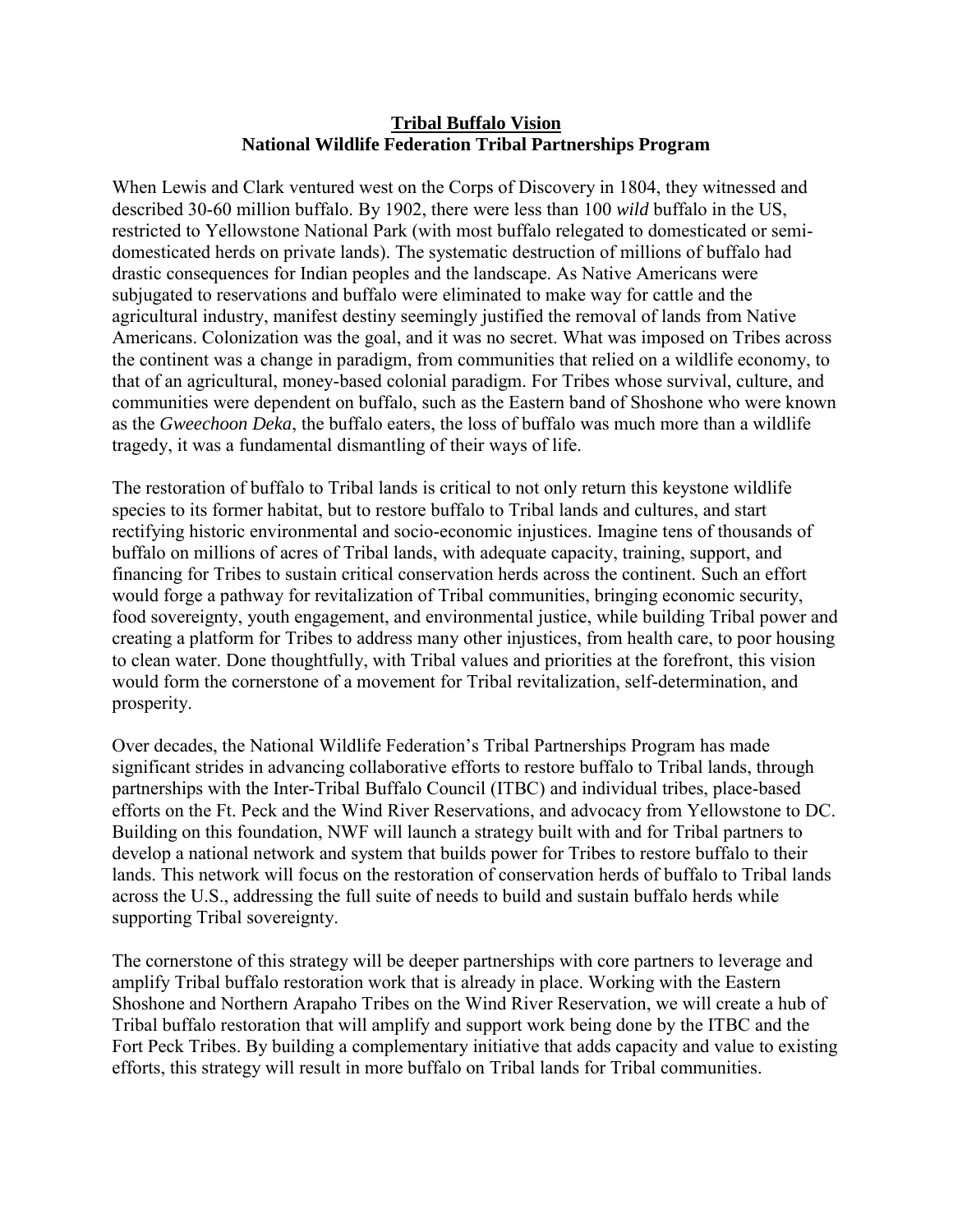On the Wind River Reservation, NWF will work with the Eastern Shoshone and Northern Arapaho Tribes to leverage our resources and build a comprehensive system for Tribal buffalo restoration. This system may include:

- **Expanding the existing buffalo conservation herds on the Wind River Reservation**, which is over 2.3 million acres and has potential to support thousands of animals on hundreds of thousands of acres of Tribal lands. This will include political support from both Tribal Business Councils, with whom we would work to approve long-term management plans and update game codes for buffalo to be treated as wildlife, not livestock. By successfully demonstrating the details needed to support long-term management of a viable conservation herd(s) managed as wildlife on the Wind River Reservation, proof of concept and lessons learned may be applied across the nation and be replicated on additional Tribal lands.
- **Development of educational programming and capacity**, which are centered on the gifts and teachings of the buffalo for Tribal youth and the Wind River Tribal community. This may include curriculum, a Youth Buffalo Cultural Institute, or other resources to reconnect young people and community members with buffalo. Wind River will be a hub for tribal youth education on buffalo ecology and culture that will welcome youth from other reservations across the U.S.
- **Development of a Buffalo Manager Training Program** (including curriculum, toolkits, and possibly an Institute) that would serve as a national hub for Tribes to build skills and capacity. Turner Enterprises is already an identified partner for this effort.
- **Creation of a quarantine facility** to complement facilities at Yellowstone National Park and Ft. Peck to assure (A) a consistent supply of genetically-pure buffalo for Tribes across the U.S., and (B) an alternative to sending hundreds of Yellowstone buffalo to slaughter each year.
- **Creation of an endowment** to support the development of the various components and to assure that the Wind River Tribes have resources to adopt and manage the operation sustainably. Consider initiating a non-profit that can support Eastern Shoshone and Northern Arapaho ownership of the Wind River work.
- **Exploring economic development opportunities** for Tribes to develop revenuegenerating activities related to buffalo restoration (e.g., tribal wildlife/buffalo staff and eco-tourism).
- **Tribal ownership, management, and full benefits** from the establishment of a buffalo conservation herd on the Wind River Reservation.

Successfully accomplishing the above work on the Wind River Reservation would result in models, best practices, capacity, and extensive resources that can then be applied to Tribal buffalo conservation efforts across the country. These national tools would include: a model for establishing and growing buffalo herds, youth and community engagement resources, a training program for buffalo management, and models for policy and economic sustainability that can result in long-term community benefits.

To complement the work focused on the Wind River Reservation, NWF will simultaneously advance multiple initiatives that will expand the opportunities for Tribes across the country to successfully initiate and grow conservation buffalo herds. These activities may include: